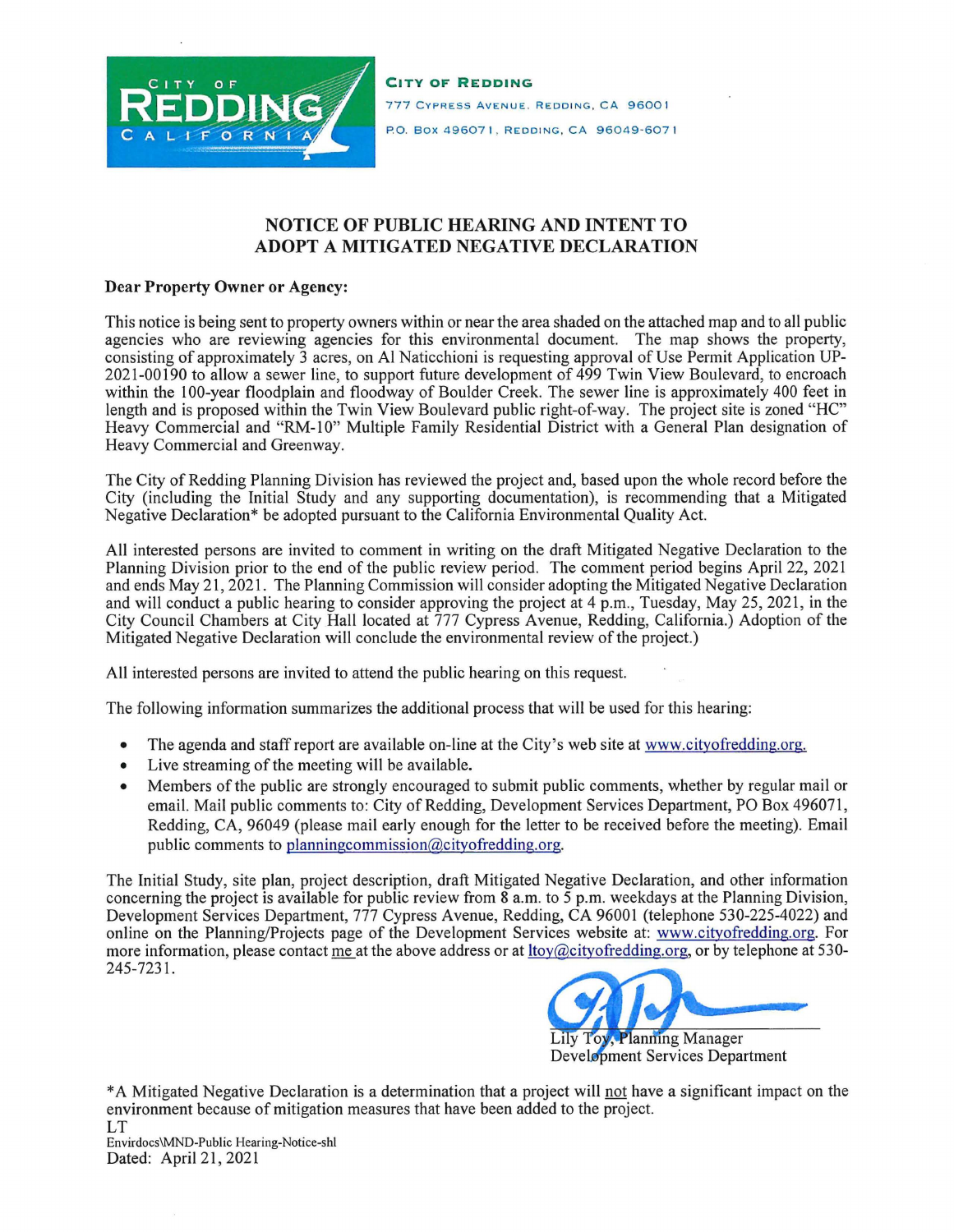## Attachment: Location map<br>c: Shasta County Clerk

Shasta County Clerk Shasta Environmental Alliance California Native Plant Society, Shasta Chapter All property owners within 300 feet of the project U.S. Army Corp of Engineers, Redding CDFW. Redding CVRWQ Control Board, Redding

The purpose of the public hearing is to obtain information from the public concerning the project described above. At the hearing, the Planning Commission will consider the information provided by the public, the applicant, and staff and then determine whether to approve or deny the project. In most cases, the project will not be before the Planning Commission unless staff is recommending approval of the project. If you challenge the project or decision in court, you may be limited to raising only those issues you raised at the public hearing described in this notice, or in written correspondence delivered to the Planning Commission at, or prior to, the public hearing.